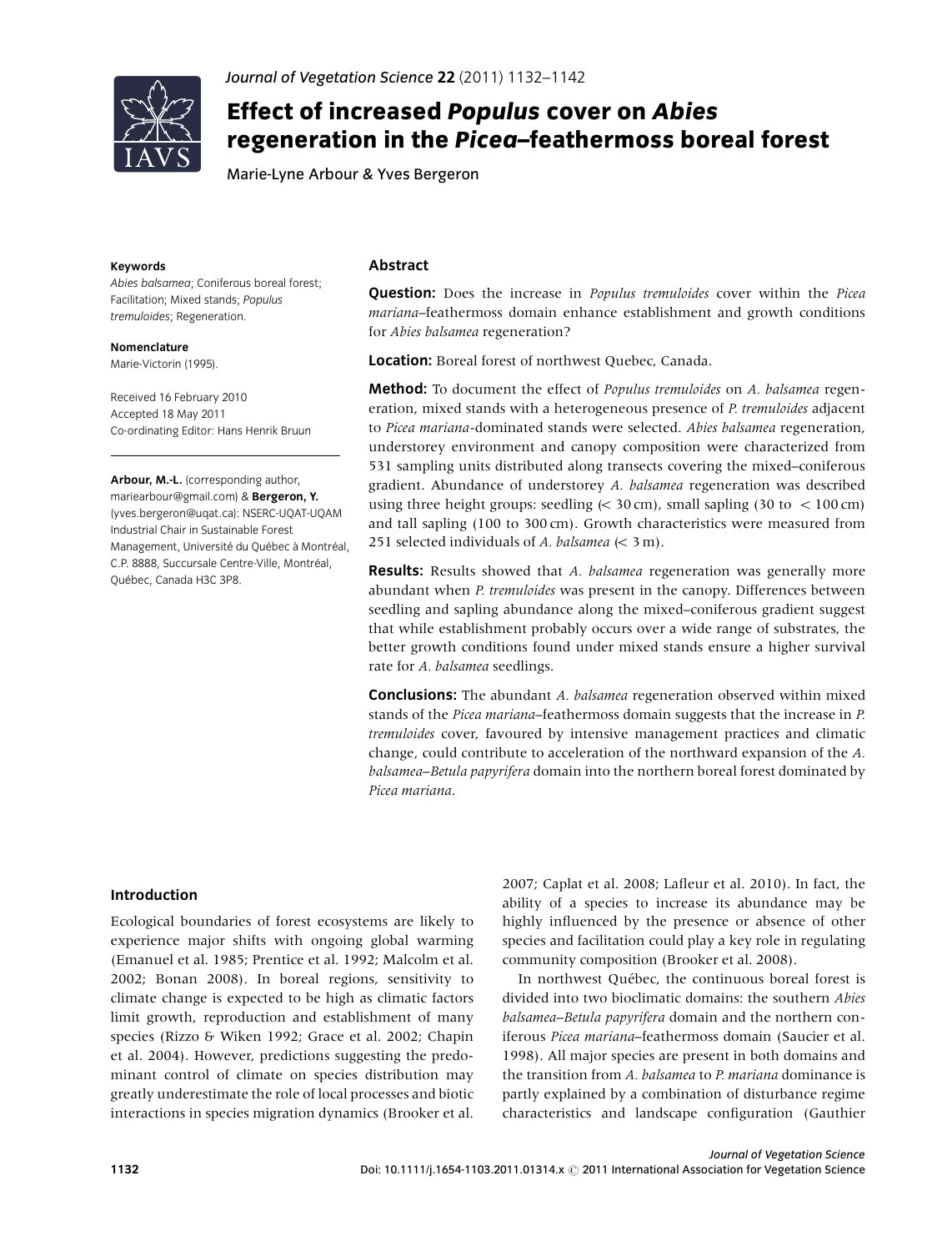et al. 2000). The abundance of broad-leaved species within the A. balsamea–B. papyrifera domain and the numerous lakes that can act as firebreaks both induce smaller and less severe fires, which favours fire-intolerant species such as A. balsamea. On the other hand, the flat topography of the northern P. mariana–feathermoss domain favours increased fire size and severity, to the advantage of fire-tolerant species, such as P. mariana (Bergeron et al. 2004). While fire regime is the main factor determining the successional pathways, a climaterelated decrease in reproductive potential of species dominating the A. balsamea–B. papyrifera domain (A. balsamea and Picea glauca) has also been observed along the latitudinal gradient of their natural ranges (Messaoud et al. 2007a).

Succession patterns in the A. balsamea-B. papyrifera domain are characterized first by an abundance of shadeintolerant broad-leaved species, Populus tremuloides and B. papyrifera, which are replaced by the dominant coniferous species A. balsamea and Picea glauca (Bergeron & Dubuc 1989; Bergeron 2000; Gauthier et al. 2000). In the coniferous domain P. mariana is the main post-fire invader and eventually dominates the canopy of all stand types (Lecomte & Bergeron 2005). These stands are prone to paludification (i.e. an accumulation of organic matter and expansion of Sphagnum spp. cover, creating waterlogged conditions that reduce soil temperatures, decomposition rates, microbial activity and nutrient availability), which can promote P. mariana regeneration at the expense of late successional species, such as A. balsamea (Turetsky 2003; Fenton et al. 2005; Lavoie et al. 2005; Lecomte & Bergeron 2005; Fenton & Bergeron 2006). In northwest Quebec, P. mariana stands situated on fine textured soils and containing P. tremuloides as a minor component are particularly sensitive to broadleaf encroachment following logging (Grondin et al. 2003; Laquerre et al. 2009). At these northern latitudes, P. tremuloides could also benefit from warmer temperatures in the coming decades (Huang et al. 2010). Interest in understanding the dynamics of P. mariana and P. tremuloides stands has grown over the last few years. Recent studies conducted in this region suggest that the presence of P. tremuloides in the coniferous domain could halt the paludification process because their easily decomposable litter accelerates nutrient cycling and inhibits moss and Sphagnum spp. growth (Van Cleve & Noonan 1975; Fenton et al. 2005; Légaré et al. 2005; Laganière et al. 2009).

An increased abundance of P. tremuloides on a landscape presently dominated by P. mariana could favour the displacement of P. mariana to the benefit of A. balsamea. In fact, the presence of A. balsamea regeneration in mixed stands of the coniferous domain, suggests a positive interaction between P. tremuloides and A. balsamea.

Facilitation occurs when a species enhances the survival, growth or fitness of another species (Callaway 1997). Populus tremuloides may facilitate A. balsamea in the southern part of the coniferous domain by creating favourable conditions for the establishment and growth of A. balsamea individuals. In general, success of natural regeneration relies mainly on seed supply, seedbed suitability and the environmental conditions for germination and seedling growth (Daniel et al. 1979; Caspersen & Saprunoff 2005). The cold, acidic conditions that develop under P. mariana are detrimental to A. balsamea, a species usually associated with mesic sites in this part of the boreal forest (Bergeron & Dubuc 1989; Messaoud et al. 2007b). An increase in Populus cover within the P. mariana–feathermoss domain, coupled with a warmer climate, could offer more suitable conditions for A. balsamea regeneration, thus potentially leading to a northward expansion of the A. balsamea–B. papyrifera domain. The objective of this study is to observe whether A. balsamea regeneration within the *P. mariana*–feathermoss domain of northwest Quebec is positively associated with the presence of P. tremuloides in the canopy. We hypothesize that understorey A. balsamea are more abundant in the coniferous domain when under P. tremuloides cover because the mixed stands provide both suitable sites for establishment and better growth conditions.

## Methods

## Study area

The study area is part of the P. mariana–feathermoss forest of western Quebec (Saucier et al. 1998), located at the border of the Abitibi-Témiscamingue and Nord du Québec regions (49°09'N to 49°15'N, 78°44'W to 78°51'W). This region is part of the Northern Clay Belt of Quebec and Ontario (Vincent & Hardy 1977). The disturbance regime is characterized by large fires that kill most above-ground vegetation (Heinselman 1981; Payette 1992). The fire cycle length has increased from 101 years before 1850, to 398 years since 1920; the mean stand age is 148 years (Bergeron et al. 2004).

The Lake Matagami Lowland corresponds to the southwestern part of the P. mariana–feathermoss forest. The topography is generally flat with a nearly continuous forest cover (Bergeron et al. 1998). The landscape is dominated primarily by P. mariana with a significant component of broad-leaved or mixed stands originating from clearcuts or fire (Bergeron et al. 1998). The closest meteorological station is located at La Sarre, with a mean annual temperature of  $0.8\degree$ C and mean annual precipitation of 856.8 mm for the 1961–1990 period (Environnement Canada 1993). The length of the growing season is about 155 days (Robitaille & Saucier 1998).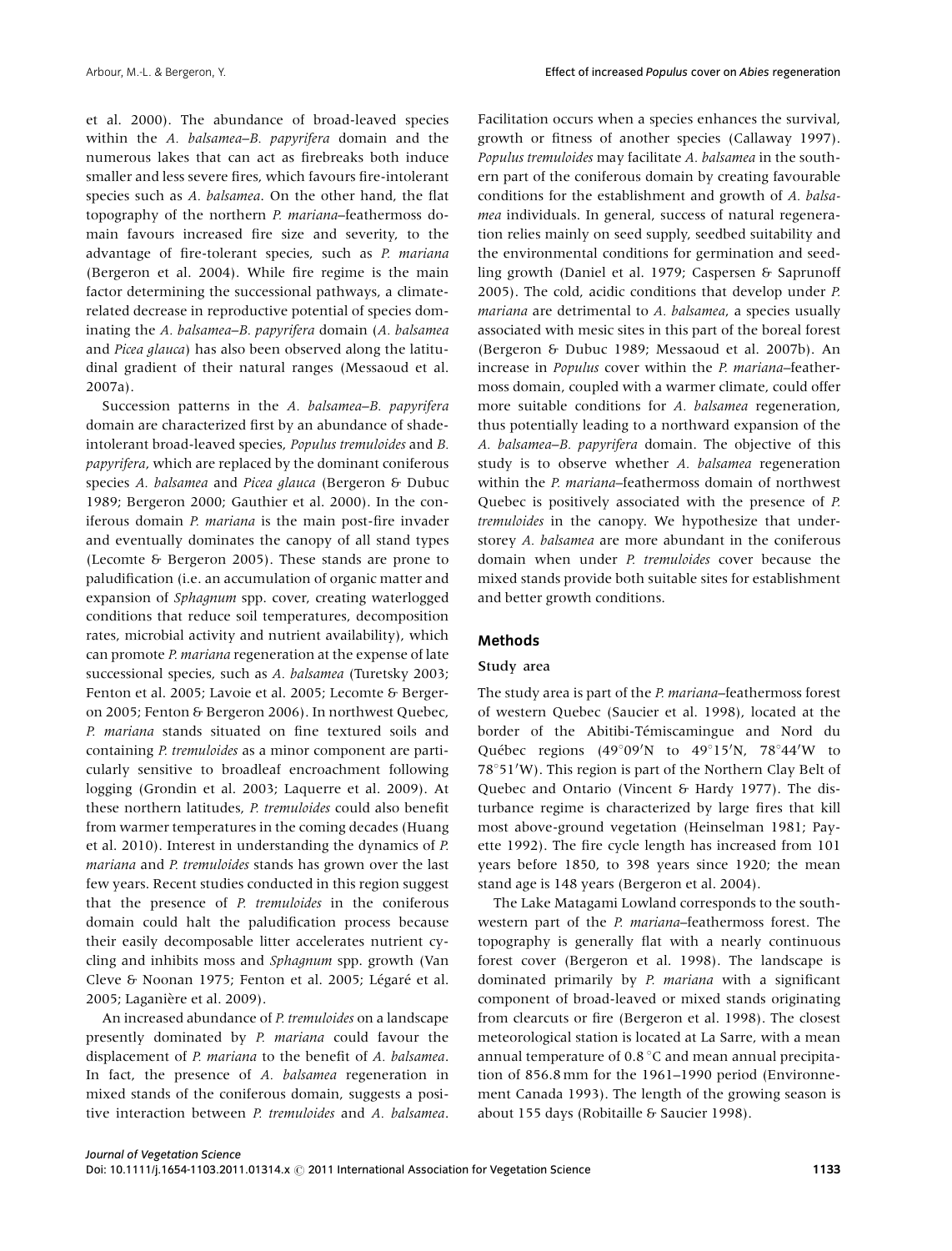

Fig. 1. Map of the study area showing the location of the seven sampling sites.

## Sampling design and data collection

## Sampling design

During the summer of 2006, seven sites possessing both a mixed composition dominated by P. mariana but with heterogeneous presence of *P. tremuloides* (called mixed) and an adjacent pure P. mariana stand (called coniferous) were selected in order to compare Abies regeneration characteristics between the two stand types. A stand initiation map (Bergeron et al. 2004) and an ecoforestry map (MRNF 2006) were used to choose sites having the same abiotic characteristics (surface deposits, slope and drainage). The seven sites were established in distinct unmanaged units within a  $40 \text{-} \text{km}^2$  area (Fig. 1). The stands were even-aged and likely originated from a single fire that occurred around 90 years ago. Time since last fire was determined by coring a number of the dominant trees. At each site, paired 100-m long transects were established about 20 m apart and placed to cross the mixed–coniferous stand transition, thus forming a vegetation gradient with one end in each stand type. Texture of the mineral soil has been verified through granulometric analysis (McKeague 1978). To ensure that the mixed and coniferous stands were not associated with different deposits, a variance analysis (ANOVA) was conducted from samples taken at each transect end, with the 'transect' being the random factor and 'type of stand' the fixed factor. The analysis did not reveal any differences in clay percentages between transects  $(F = 0.0020,$  $P = 0.9648$ ) and stand types ( $F = 2.0706$ ,  $P = 0.1014$ ).

Two types of sampling unit were set up: sampling points marked systematically every 5 m and selected A. balsamea individuals sampled within a 5-m wide section along the transects. Sampled trees had to be  $\langle 3 \text{ m} \rangle$  in height and be in good condition, with no trunk or branch damage. Each site had 40 sampling points and 40 selected A. balsamea, with the exception of one site where only 11 A. balsamea  $(< 3 \,\mathrm{m})$  were present, making a total of 531 sampling units for the seven sites (280 systematic sampling points and 251 selected A. balsamea).

#### Canopy composition

The point-centred quarter method was used to describe the compositional characteristics of the canopy (Cottam & Curtis 1956). At each sampling unit, the species, diameter at breast height (DBH) and distance were noted for the nearest living tree (DBH  $> 10$  cm) in all four directions. A relative dominance index was calculated per species for each sampling unit using the following equation:

## Relative dominance

 $=\frac{Total basal area of the species per sampling unit}{Total basal area of all species per sampling unit} \times 100$ 

The use of the four nearest trees allowed a detailed analysis of environmental heterogeneity, which plays an important role in determining the nature of seedbeds and growth conditions for seedlings and saplings (Greene et al. 1999; Pelletier et al. 1999; Saetre 1999; Légaré et al. 2005). Sampling units with at least one P. tremuloides within the four nearest trees were classified as part of the mixed stands. The canopies were mainly composed of P. tremuloides and P. mariana, but scattered Pinus banksiana,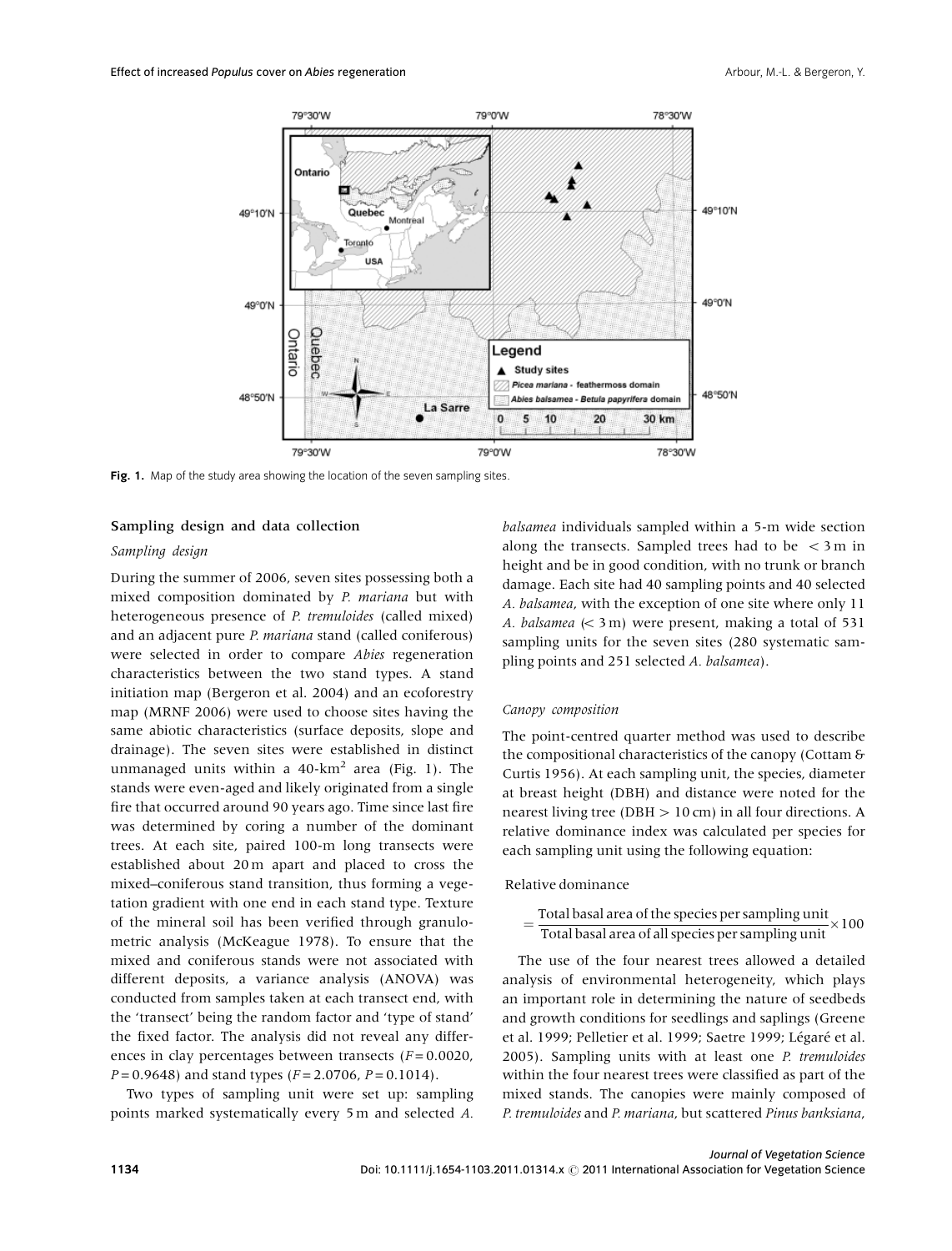A. balsamea, B. papyrifera and Larix laricina were also present. The mean distance (MD) of the four pointto-nearest-tree distances measured at each sampling unit was 2.3 m. To ensure that stand densities were comparable between the different sites, we measured the absolute densities per ha  $(10000 \text{ m}^2/\text{MD}^2)$  for each transect  $(n=14)$  and performed an ANOVA with transects nested in the site factor  $(n=7)$ . Absolute densities were natural logtransformed for normality. Results showed no significant differences among the seven sites or 14 transects (site:  $F = 2.05$ ,  $P = 0.1812$ ; transect:  $F = 1.09$ ,  $P = 0.3719$ ).

## Microsite environments

Understorey species cover (herbs, shrubs and bryophytes), woody debris and leaf litter within a  $1-m^2$  quadrat centred on the sampling units were estimated using the following seven classes:  $(1)$  < 1%;  $(2)$  [1–5%[;  $(3)$  [5–25%[;  $(4)$ ] [25–50%[; (5) [50–75%[; (6) [75–95%[; (7) [95–100%]. Woody debris were classified using three groups: above the ground, on the ground and decaying. The decaying class of woody debris was defined as wood that could easily be penetrated by a pen to a depth of 3–5 cm. A qualitative substrate type was attributed to each sampling unit given the percentage cover of leaf litter, mosses and Sphagnum spp. measured within the  $1-m^2$  quadrat.

The depth of the organic horizon (LFH layer) was measured for 115 systematically determined sampling units (56 sampling points and 59 selected A. balsamea). Measurements taken at sampling points were evenly distributed along the transects in order to describe the conditions of the mixed–coniferous gradient, whereas those obtained from selected A. balsamea showed the conditions that support the presence of this species. Samples of the organic horizon were brought back to the laboratory and frozen in order to determine pH, phosphorus concentration (P) and the carbon to nitrogen (C/N) ratio. The C/N ratio can be used as a general indicator of site quality, where low C/N ratios correspond to sites that are rich in nutrients and possess high decomposition rates (Campbell 1978). The forest floor pH was analysed following McKeague (1978). The remainder of the samples were oven-dried at 60 $\degree$ C for 24 h and then ground. Percentage C and N content was measured on the dried samples using a LECO CNS-2000 combustion analyser (LECO Corp., MI, USA). Phosphorus content was extracted with a Bray II solution (McKeague 1978) and then analysed colorimetrically with a LACHAT flow analyser (LACHAT Inst., Milwaukee, USA).

In August 2006, light environments were assessed following Parent & Messier (1996). Instantaneous measurements  $(Q_0)$  were taken at ground level and above the main understorey vegetation (30 cm above ground) for

each of the 531 sampling units using a LAI-2000 quantum sensor (Li-Cor Inc., Lincoln, NE USA) during completely overcast conditions. Additional measurements were taken at the top of the 251 selected A. balsamea. Full light conditions  $(Q_i)$  were obtained by placing a second sensor recording continuous measurements with a data logger in an adjacent clearing. Percentage photosynthetic photon flux density (%PPFD =  $(Q_0/Q_i) \times 100$ ) represents mean daily light (400 to 700 nm) penetration under the forest canopy.

## Abundance and growth of A. balsamea regeneration

Abies balsamea regeneration abundance was measured within a 2-m diameter plot centred on each of the 531 sampling units and described using three height groups: seedling  $\ll$  30 cm), small sapling (30 to  $\lt$  100 cm) and tall sapling (100 to 300 cm). This measure aims at evaluating the number of A. balsamea  $( \leq 3 \,\text{m}$  in height) found at each sampling unit.

Total height, stem diameter at ground level (electronic calibre  $\pm$  0.01 mm), annual height increment and crown morphological development were measured in the field for the 251 selected A. balsamea ( $\leq$  3 m). Annual height increments were noted for the last 5 years (2002–2006) by precisely locating the terminal bud scars (node) left by the yearly fall of scales that protect the bud of the terminal leader (Parent et al. 2002). The stem length between two nodes corresponds to an annual height increment unit, with the 2006 measurement starting from the terminal leader to the last node. A relative growth index was calculated by dividing the sum of the last 5-year increments (HG<sub>2002-2006</sub>) by the total height of the individual.

A mean annual increment value was obtained by averaging height growth for the completed growth seasons (HG<sub>2002–2005</sub>). Lateral branches were measured for the last node in order to estimate crown morphological development with a spreading coefficient  $(C<sub>S</sub>)$ . This  $C<sub>S</sub>$  is described with the following equation:

$$
C_{\rm S}=f/(\Sigma l_{\rm br}/n)
$$

where f is the length from the terminal leader,  $\Sigma l_{\rm br}$  the sum of lateral branch length, and  $n$ , the number of lateral branches. This coefficient indicates the importance of terminal leader growth to lateral branch extension for the last node. It allows rapid estimation of the actual state of the height growth of a tree with an 'umbrella' shape indicating a suppressed state and a 'conical' form generally characterizing a full growth state (Parent & Messier 1995).

In order to asses whether seedlings and saplings were of different ages, 95 systematically determined individuals (approximately one out of three selected A. balsamea) were aged. Above- and below-ground parts of the trees were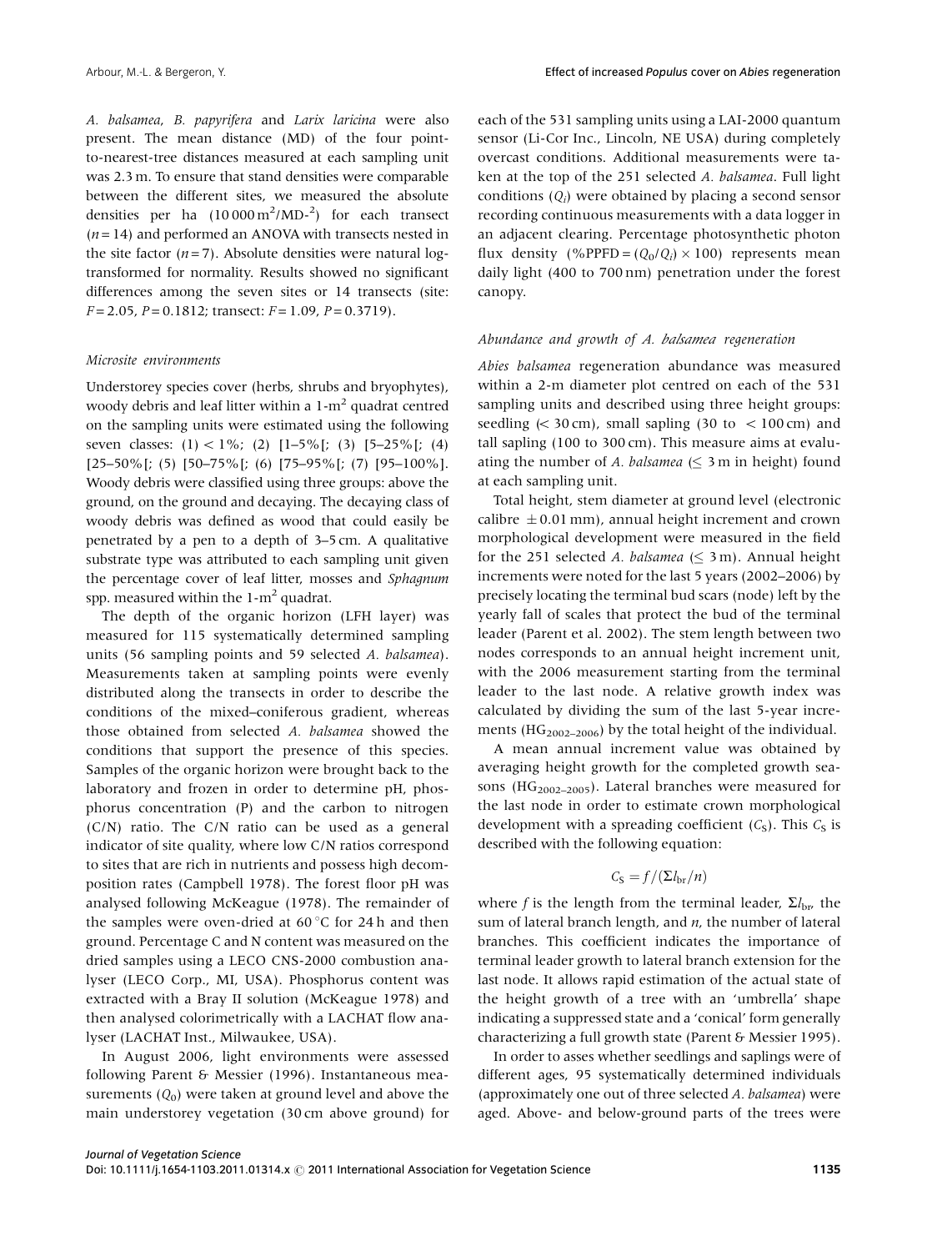collected and brought back to the laboratory for dendrochronological analyses. Trees that grow adventitious roots often possess a reverse taper, i.e. a reduction in the number of growth rings towards the true collar (hypocotyl region) located below ground level (DesRochers & Gagnon 1997). Furthermore, the age of shade-tolerant species is often underestimated due to missing rings in the above-ground stem portions (Morin & Laprise 1997; Parent & Morin 2002). Thus, successive counts on the transverse sections of both the above- and below-ground stem sections were performed to ensure accuracy. Between two and five readings were performed on the above-ground section, depending on height and visual aspect (more readings were made for stems displaying suppressed growth periods, where bud scars were difficult to identify) to ensure no rings were missing at ground level due to previous periods of growth cessation. Beginning at ground level, we tried to find the exact hypocotyl region by cutting the belowground part into 2–3 cm transverse sections. The transition from stem to root was identified by a shift from the presence of a pith to a central vascular cylinder and by using pointer years from ground level (Esau 1960; DesRochers 1996). The cross-sections were progressively sanded (80-320 grit) and visually cross-dated using the skeleton plot method according to the procedures of DesRochers & Gagnon (1997). Age was assessed from the hypocotol section with missing ground-level rings being added using pointer years. Ages obtained were minimum ages, as the hypocotyl regions were not exactly located, but determined within the 2–3 cm transverse section.

## Statistical analysis

The mean values of the different variables describing A. balsamea regeneration abundance and growth were compared between the mixed and coniferous stands using the Wilcoxon nonparametric test, as assumptions of the variance analysis were not met.

In order to obtain an integrated representation of the abundance of the different groups of A. balsamea regeneration with canopy composition and the relative effects of environmental variables associated with the mixed–coniferous gradient, a canonical redundancy analysis (RDA) was performed. Response variables (abundance of seedlings, small saplings, tall saplings and total abundance) measured within the 2-m diameter plot were Hellingertransformed prior to analysis. The Hellinger transformation makes abundance and presence/absence data suitable for analysis with linear methods, such as RDA (Legendre & Gallagher 2001). The explanatory matrix included the following variables measured for the 531 sampling units: relative dominance of *P. tremuloides* and *P. mariana*, light measured at ground level (light<sub>G</sub>) and 30 cm above ground (light $_{30}$ ), percentage cover of woody debris (above ground, on the ground and decaying), leaf litter, herbs (grouping all herb species), mosses (grouping moss and lichen species), Sphagnum spp. and ericaceous shrubs. Only the relative dominance of P. tremuloides and P. mariana were used to describe canopy composition as they were the dominant species defining the mixed–coniferous gradient. Only understorey species present at more than 5% of the sampling units were retained, with the median value of each class being used for analyses.

The associations between A. balsamea regeneration and substrate types (leaf litter, mosses and Sphagnum spp.) were determined using a chi-square analysis to test for differences between the observed and expected frequencies of substrates (Scherrer 1984). Instead of using abundances for the 2-m diameter plot, total A. balsamea abundance ( $\leq$  3 m) was measured within the 1-m<sup>2</sup> quadrat and used to describe the occupation rate of the substrate types covering the same surface. A total of 589 A. balsamea were present in the 531 quadrats. The observed frequency  $(f_{obs})$  was defined as the number of A. balsamea associated with a given substrate type, while the expected frequency  $(f_{\exp})$  was the number of A. balsamea associated with a substrate type with equal distribution among the substrates  $(f_{exp} = (589/531) \times \text{frequency}$  of substrate type). A second chi-square analysis was performed to test for associations between A. balsamea and woody debris (above ground, on the ground and decaying) representing the three decomposition stages.

Another RDA was performed to illustrate the growth characteristics measured for the 251 selected A. balsamea (total height, stem diameter, mean annual increment, relative growth and spreading coefficient) in relation to stand composition and environmental variables. Light at the top of the selected A. balsamea (light $_{top}$ ) was added to the matrix of explanatory variables previously described for the RDA of abundance data. Ordinations were computed with the program CANOCO version 4.5 (Microcomputer power, Ithaca, NY, USA).

The age structure of the A. balsamea regeneration was established for the 95 aged individuals. These aged individuals were grouped according to the same height classes used for abundance analyses (seedling  $\ll$  30 cm), small sapling (30 to  $\langle 100 \text{ cm} \rangle$ , and tall sapling (100 to 300 cm)). Mean ages were then compared using ANOVA with Tukey's multiple comparison tests. Univariate analyses were performed using JMP IN 5.1 (SAS Institute Inc., Cary, NC, USA).

## Results

A comparison of abundance and growth variable means for the mixed and coniferous stands is presented in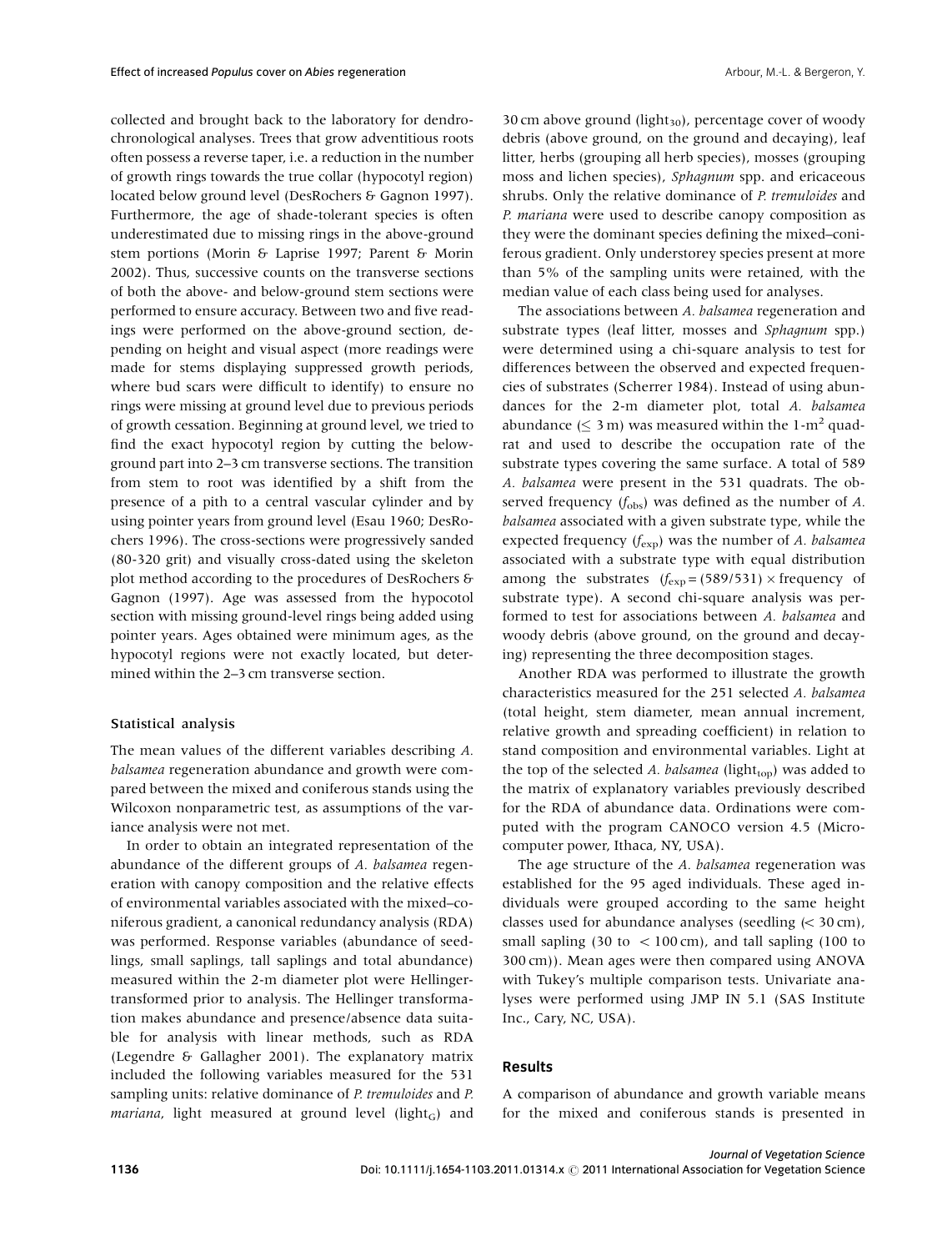|                            | Mean values (SD)* |              | S       | P        |
|----------------------------|-------------------|--------------|---------|----------|
|                            | Mixed             | Coniferous   |         |          |
| Abundance $(n = 531)$      |                   |              |         |          |
| Seedlings                  | 2.16(0.15)        | 1.19(0.20)   | 42 2 61 | < 0.0001 |
| Small saplings             | 2.63(0.15)        | 0.67(0.20)   | 36721.5 | < 0.0001 |
| Tall saplings              | 1.67(0.11)        | 0.60(0.14)   | 37316   | < 0.0001 |
| Total                      | 6.47(0.32)        | 2.45(0.43)   | 35715   | < 0.0001 |
| Growth $(n = 251)$         |                   |              |         |          |
| Total height (cm)          | 108.53 (4.16)     | 63.01 (7.76) | 4437.5  | < 0.0001 |
| Diameter (mm)              | 16.65(0.61)       | 10.49 (1.13) | 4660    | < 0.0001 |
| Mean annual increment (cm) | 9.45(0.37)        | 5.04(0.70)   | 4146.5  | < 0.0001 |
| Relative growth            | 0.46(0.01)        | 0.41(0.02)   | 5924    | 0.0181   |
| Spreading coefficient      | 3.07(0.11)        | 1.97(0.20)   | 4659    | < 0.0001 |

Table 1. Comparison of Abies balsamea seedling and sapling abundance and growth values between mixed and coniferous stands using the Wilcoxon test. \*SD: standard deviation.

Table 1. Mean values for all abundance and growth variables were significantly higher for the mixed stands.

The ordination plot (RDA) clearly illustrates the positions of the environmental variables and A. balsamea regeneration abundance in relation to stand composition (Fig. 2). The mixed part of the gradient was characterized not only by the presence of P. tremuloides and leaf litter, but also by herbs and woody debris. At the opposite end, P. mariana-dominated stands were mainly associated with moss cover and to the group formed by ericaceous shrubs, Sphagnum spp. and understorey light (light<sub>G</sub> and light<sub>30</sub>). The position of the different groups of A. balsamea regeneration (seedling, small sapling and tall sapling) along this gradient indicates an association with the mixed environment. The position of the total A. balsamea abundance, i.e. the sum of the three groups, indicates a positive association with litter and P. tremuloides, and a negative association to P. mariana, moss, understorey light, ericaceous shrubs and Sphagnum spp. Taller saplings showed stronger correlations with herbs and decaying woody debris, while seedlings and small saplings were related more to woody debris on the ground. Seedling abundance was less associated to canopy composition compared to the sapling groups. When forest floor properties were included in the analysis (an ordination conducted with a systematically determined subsample of 115 sampling units), higher pH and P concentrations occurred in the humus layers of the mixed environments, whereas high C/N ratios and humus thickness were found associated with the P. mariana canopy. Strong negative associations were found between high C/N ratios and the two sapling groups, leaf litter, P. tremuloides and decaying woody debris (results not shown).

Both the observed frequencies of total A. balsamea regeneration among the different substrates and the classes of woody debris were significantly different than



Fig. 2. RDA correlation biplot of Abies balsamea regeneration abundance (dashed arrows) and environmental variables (solid arrows). Seedling: abundance of A. balsamea seedlings  $\leq$  30 cm); Small sap.: abundance of A. balsamea saplings (from 30 to  $\lt$  100 cm); Tall sap.: abundance of A. balsamea saplings (from 100 to 300 cm); AB total: total abundance of A. balsamea  $(\leq 3 \,\text{m})$ ; Populus: relative dominance of P. tremuloides; Picea: relative dominance of P. mariana; Wood G: woody debris on the ground; Wood A: woody debris above the ground; Wood D: decaying woody debris; Light G: %PPFD at ground level; Light 30: %PPFD 30 cm above the ground. Percentage of variance in the data explained by ordination axes I and II: 17.2%,  $n = 531$ .

the expected frequencies ( $P < 0.001$ ). There were significantly more A. balsamea on leaf litter substrates and less on moss and *Sphagnum* substrates  $(P < 0.05)$ . Positive associations were found only with substrates possessing a maximum percentage cover of leaf litter, i.e. with less than 15% cover of the other substrate types, suggesting that moss and Sphagnum substrates are less susceptible to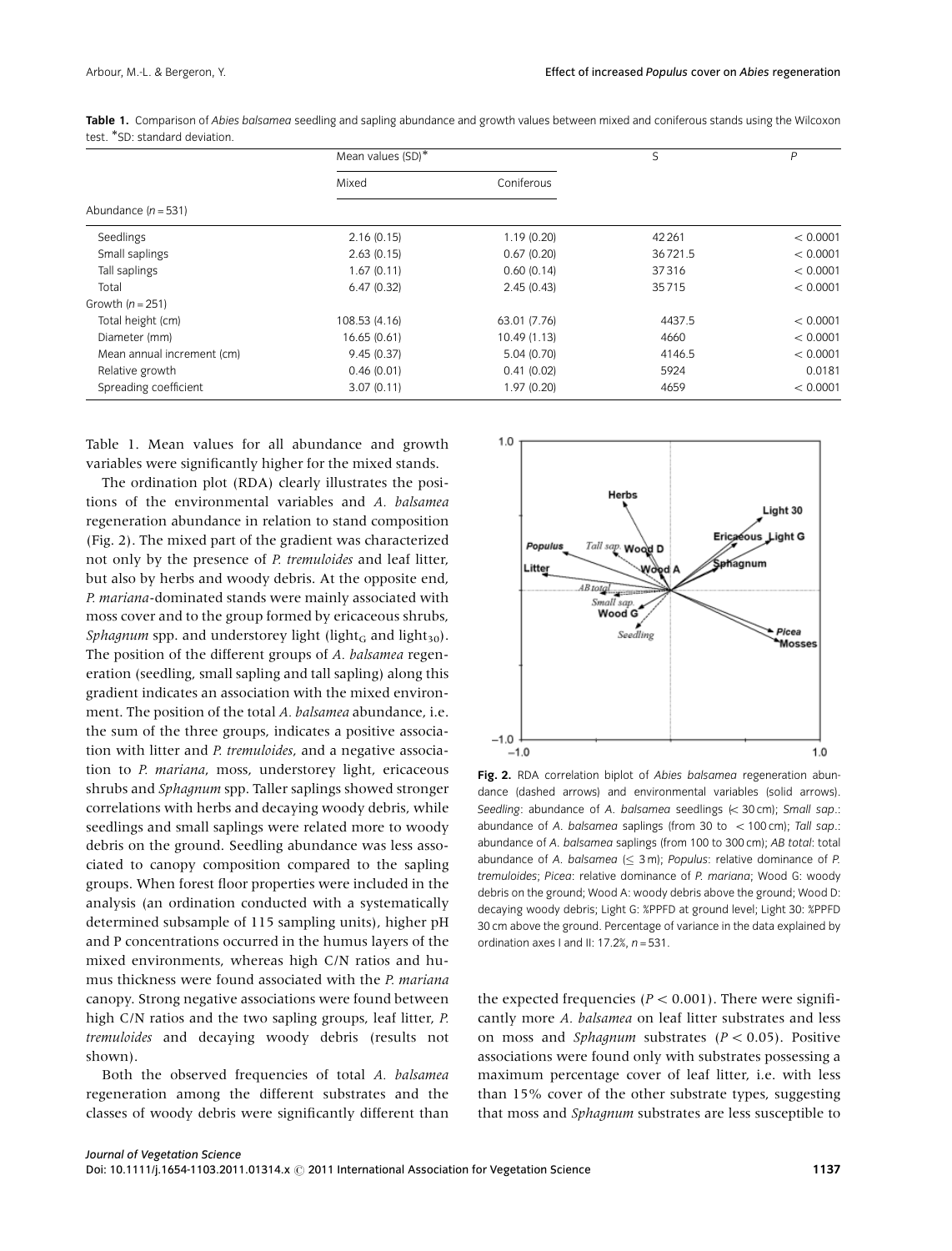

Fig. 3. RDA correlation biplot of Abies balsamea regeneration growth characteristics (dashed arrows) and environment variables (solid arrows). Populus: relative dominance of P. tremuloides; Picea: relative dominance of P. mariana; Wood G: woody debris on the ground; Wood A: woody debris above the ground; Wood D: decaying woody debris; Light G: %PPFD at ground level; Light 30: %PPFD 30 cm above the ground. Percentage of variance in the data explained by ordination axes I and II: 61.8%,  $n = 251$ .

occupation by Abies balsamea, even if present in small proportions. Significant associations were also found for the three classes of woody debris described separately  $(P < 0.05)$ . The association was highest for decaying woody debris, followed by on-ground debris, and then negative for above-ground woody debris, indicating that A. balsamea was associated with the more advanced stages of decomposition.

The RDA biplot performed with the 251 selected A. balsamea illustrates that higher values of growth characteristics were all associated with the presence of P. tremuloides in the canopy and its related environmental variables (Fig. 3). The spreading coefficient, mean annual increment ( $HG_{2002-2005}$ ) and taller individuals (described with stem diameter and total height) were all correlated to leaf litter cover, light measured at the top of the A. balsamea, P. tremuloides and decaying woody debris. These response variables were also negatively associated with light measured 30 cm above the ground. The position of relative growth, even if still associated with the mixed environment, was related more to herb cover and opposed to the presence of ericaceous shrubs.

The heights of the 95 aged individuals ranged from 16 to 243 cm. The hypocotyl sections were found for 91 of the 95 trees. Cross-dating of the below-ground sections added up to 17 years to the age estimates and only 15 A. balsamea were correctly dated at ground level. The mean

Table 2. Comparison of mean ages of the three height groups using ANOVA with Tukey's multiple comparison tests.

| Height group   | Mean ages | Lower 95% | Upper 95% |
|----------------|-----------|-----------|-----------|
| Seedlings      | 177       | 15.6      | 20.2      |
| Small saplings | 25.4      | 23.8      | 27.0      |
| Tall saplings  | 37.2      | 34.7      | 39.9      |

ages of the three height groups were significantly different ( $P < 0.05$ ,  $n = 95$ ) according to Tukey's multiple comparisons test performed on the log-transformed data (Table 2).

## Discussion

The results of this study indicate that A. balsamea regeneration is generally more abundant when P. tremuloides is present in the canopy. Differences in the distribution of the three groups of A. balsamea regeneration abundance (seedlings, small saplings and tall saplings) in relation to stand type reveals that the seedling group is probably less influenced by the presence of P. tremuloides than the two other groups. This suggests that seedling establishment is not constrained by differences in seedbed availability. Seedlings of larger-seeded species, such as A. balsamea, are resistant to various stresses and generally do not require very specific seedbed types (Bakuzis et al. 1965; Simard et al. 1998; Greene et al. 1999). Thus, establishment of seedlings could have occurred over a wide range of substrates, as offered by the sampled mixed–coniferous gradient. However, canopy cover becomes more and more important as seedlings develop to the sapling stage. Duchesneau & Morin (1999) showed that the spatial patterns of newly emerged A. balsamea seedlings generally corresponded to seed dispersal, but that seedbed types and understorey light conditions were the main factors explaining seedling mortality. This observed change in spatial patterns of seedlings could explain the differences found in this study between the three groups of A. balsamea regeneration, where understorey environments, mainly influenced by canopy composition, would lead to differential survival rates. One can argue that a difference in growth rather than mortality is involved as A. balsamea, a shadetolerant species (Frank 1990), has the ability to persist for long periods in the understorey (Morin & Laprise 1997; Messier et al. 1999). However, results of the dendrochronological analysis showed that saplings were older, suggesting that higher survival rather than better growth explains their higher abundance under the Populus canopy.

The higher abundance and better survival and growth of A. balsamea under a P. tremuloides canopy may be associated with the effects of Populus litter. Many studies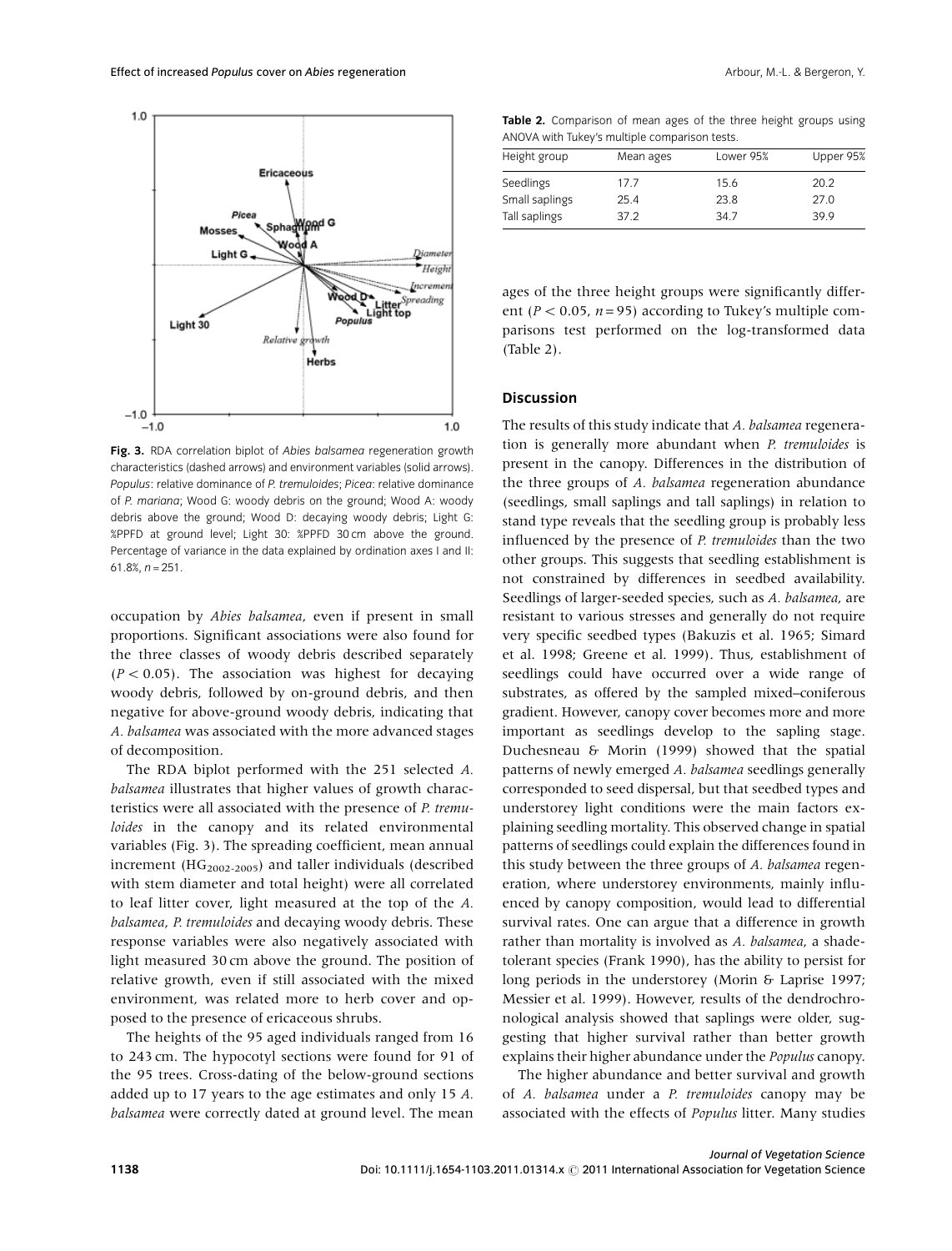have reported the inhibitory effects of leaf litter on conifer regeneration (Koroleff 1954; Simard et al. 1998; Parent et al. 2006). In this study, most of the sampled regeneration had passed the limiting stage of germination, suggesting that A. balsamea could, in the long term, benefit from the leaf litter substrate. Moreover, the study sites presented a mixture of broad-leaved and coniferous species and they probably carry less litter than that observed in some previous establishment studies conducted in the A. balsamea–B. papyrifera domain of the boreal forest. The fact that P. tremuloides litter accelerates decomposition rates and nutrient cycling (Van Cleve & Noonan 1975; Légaré et al. 2005) is probably responsible for the better growth observed for A. balsamea within the mixed stands. Environmental variables associated with the presence of P. tremuloides in the canopy were consistent with these findings. Significant cover of leaf litter, herbs and woody debris was found under P. tremuloides, along with high pH and P concentrations in the humus layer. In contrast, P. mariana-dominated stands were characterized by the presence of bryophytes, ericaceous shrubs, thick organic layers and high C/N ratios.

Stand development in boreal mixed stands is characterized by a thinning stage leading to a canopy transition, where pioneer tree dominance declines and shade-tolerant conifers take over the main canopy (Chen & Popadiouk 2002). This mechanism could explain the abundance of woody debris found in the mixed stands in comparison to the coniferous environments. Of the three described classes of woody debris, association with A. balsamea regeneration was highest with decaying woody debris, which could indicate better growth conditions found in the presence of P. tremuloides where higher rates of decomposition provide a greater level of nutrient availability. In the southern A. balsamea–B. papyrifera domain, stand aging enhances A. balsamea regeneration through a reduction of leaf litter and herbaceous vegetation, along with increases in moist humus and rotten logs (Bergeron & Dubuc 1989; Simard et al. 1998). Populus tremuloides litter also prevents the establishment of Sphagnum spp., which characterize the development of cold, wet and acidic environments (Turetsky 2003). In addition, increased soil temperatures at these latitudes are likely to stimulate microbial activity and nutrient cycling (Chapin et al. 1992). Thus, higher soil temperatures associated with the presence of P. tremuloides probably constitutes an advantage for A. balsamea, especially north of its zone of dominance. The more acidic environment found under pure P. mariana stands is also detrimental to A. balsamea, particularly in the coniferous domain where the species' preference for mesic sites is accentuated when compared to the A. balsamea–B. papyrifera domain (Messaoud et al. 2007b).

The high levels of understorey light measured in the coniferous stands seem to contradict studies that found that broad-leaved species transmitted more light than conifer-dominated stands (Messier et al. 1998). In fact, the abundance of A. balsamea regeneration and other understorey vegetation under the mixed stands probably greatly reduces the light measured at ground level and 30 cm above the ground. Thus, light measured at the top of the sampled A. balsamea constitutes the most reliable measure of light available for growth. As expected, these light levels were higher with the presence of broad-leaved species in the canopy and highly associated with the growth of understorey A. balsamea. Both vertical and lateral growth were favoured in the presence of a P. tremuloides cover. Abies balsamea may also benefit from the absence of *P. tremuloides* foliage in spring and autumn (Constabel & Lieffers 1996). Furthermore, increased light and nutrients provides good conditions for the development of dense and tall understorey vegetation that can hamper the establishment and growth of shade-tolerant conifers (Messier et al. 1998). However, the benefits that come with this rich environment when compared to pure P. mariana stands probably overcome the negative effects of abundant competitors. In fact mixed stands support less and less herbaceous vegetation with time as succession progresses (Simard et al. 1998).

Most of the growth characteristics (height, stem diameter, spreading coefficient and annual height increment) measured from selected A. balsamea individuals were positively associated with the presence of *P. tremu*loides, along with higher light levels measured on top of these selected individuals and abundance of decaying woody debris. Relative growth assesses the overall growth of all selected A. balsamea individuals without being masked by the effect of the higher annual height increments of taller individuals. The relative growth index seems to be less influenced by canopy composition but indicates a negative effect of ericaceous shrubs on the growth of A. balsamea seedlings and saplings. Ericaceous shrubs are generally detrimental to conifer growth, which is attributed partly to allelopathy (Chapin 1983; Titus et al. 1995; Mallik 2003). This allelopathic effect also seems to inhibit many conifer ectomycorrhizae, subsequently affecting their regeneration (Mallik 2003). Mycorrhizal fungi are known to play a major role in a number of ecological processes within the boreal forest (Read et al. 2004). Simard et al. (1997) found a net carbon transfer from B. papyrifera to Pseudotsuga menziesii seedlings through ectomycorrhizae, thus suggesting that mycorrhizal networks between pioneer species and shaded seedlings could promote the establishment of shadetolerant species. In the A. balsamea–B. papyrifera boreal forest of Quebec, some studies showed that mycorrhizal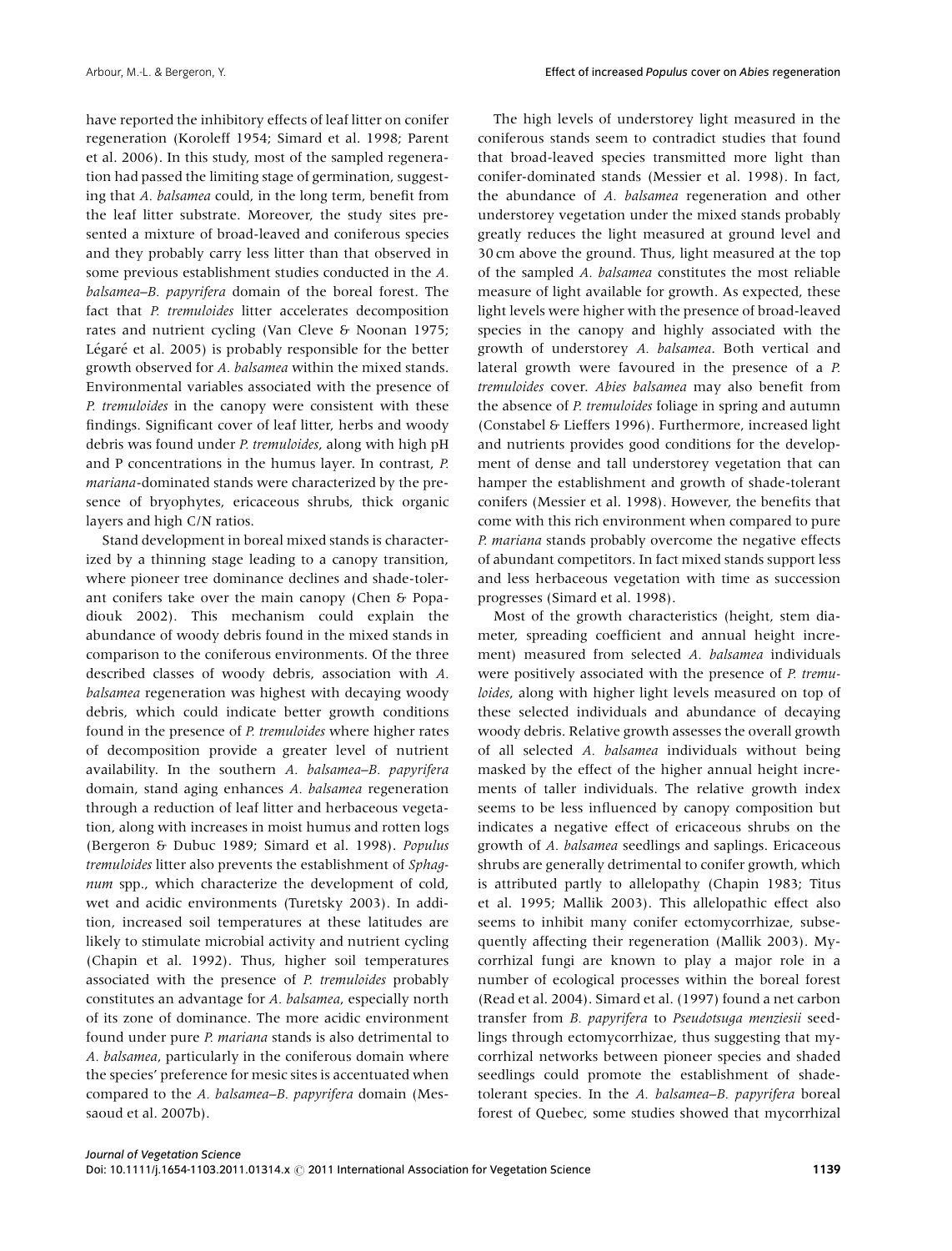fungi distributions were influenced by the relative proportions of host tree species (Kernaghan et al. 2003; DeBellis et al. 2006). Further studies should investigate the underground links affecting A. balsamea regeneration in the presence of P. tremuloides.

## Conclusion

Our results suggest that the presence of P. tremuloides in the P. mariana–feathermoss domain favours A. balsamea regeneration through enhanced growth conditions that ensure a higher survival rate for Abies seedlings. The easily decomposable P. tremuloides litter accelerates nutrient cycling and hinders the development of a thick forest floor layer, thus greatly altering conditions that otherwise provide a competitive advantage to P. mariana. This natural process, coupled with warmer temperatures and industrial logging, could accelerate the northward expansion of the A. balsamea–B. papyrifera bioclimatic domain into the coniferous domain. Investigating some of the mechanisms by which P. tremuloides influences A. balsamea regeneration constitutes the first step for global understanding of a long-term process that could lead to a shift in species dominance and to the redistribution of bioclimatic domain limits. Moreover, this study acknowledges the relevance of integrating facilitation processes with the prediction of species responses to climate change and to the development of strategies for maintaining the diversity and functional integrity of boreal forest ecosystems.

## Acknowledgements

We thank Véronique Paul for helping with fieldwork, Stéphane D'aigle for statistical assistance and Virginie-Arielle Angers and Danielle Charron for help with the dendrochronological analysis. This work was supported by an NSERC grant to Y.B. and through a UQAM scholarship awarded to the first author.

## References

- Bakuzis, E.V., Kaufert, F.H. & Hansen, H. 1965. Balsam fir: a monographic review. The University of Minnesota Press, Minneapolis, MN, US.
- Bergeron, J.-F., Grondin, P. & Blouin, J. 1998. Rapport de classification ecologique du sous-domaine bioclimatique de la ´ pessière à mousses de l'ouest. Ministère des Ressources naturelles du Québec, Direction des inventaires forestiers, Québec, CA.
- Bergeron, Y. 2000. Species and stand dynamics in the mixed woods of Quebec's southern Boreal forest. Ecology 81: 1500–1516.
- Bergeron, Y. & Dubuc, M. 1989. Succession in the southern part of the Canadian boreal forest. Vegetatio 79: 51–63.
- Bergeron, Y., Gauthier, S., Flannigan, M. & Kafka, V. 2004. Fire regimes at the transition between mixedwood and coniferous boreal forest in northwestern Quebec. Ecology 85: 1916–1932.
- Bonan, G.B. 2008. Forests and climate change: forcings, feedbacks, and the climate benefits of forests. Science 320: 1444–1449.
- Brooker, R.W., Travis, J.M.J., Clark, E.J. & Dytham, C. 2007. 'Modelling species' range shifts in a changing climate: the impacts of biotic interactions, dispersal distance and the rate of climate change. Journal of Theoretical Biology 245: 59–65.
- Brooker, R.W., Maestre, F.T., Callaway, R.M., Lortie, C.L., Cavieres, L.A., Kunstler, G., Liancourt, P., Tielbörger, K., Travis, J.M.J., Anthelme, F., Armas, C., Coll, L., Corcket, E., Delzon, S., Forey, E., Kikvidze, Z., Olofsson, J., Pugnaire, F., Quiroz, C.L., Saccone, P., Schiffers, K., Seifan, M., Touzard, B. & Michalet, R. 2008. Facilitation in plant communities: the past, the present, and the future. Journal of Ecology 96: 18–34.
- Callaway, R.M. 1997. Positive interactions in plant communities and the individualistic–continuum concept. Oecologia 112: 143–149.
- Campbell, C.A. 1978. Soil organic carbon, nitrogen and fertility. In: Schnitzer, M. & Khan, S.U. (eds.) Soil organic matter. pp. 173–271. Elsevier, Amsterdam, NL.
- Caplat, P., Anand, M. & Bauch, C. 2008. Interactions between climate change, competition, dispersal, and disturbances in a tree migration model. Theoretical Ecology 1: 209–220.
- Caspersen, J.P. & Saprunoff, M. 2005. Seedling recruitment in a northern temperate forest: the relative importance of supply and establishment limitation. Canadian Journal of Forest Research 35: 978–989.
- Chapin III., F.S. 1983. Nitrogen and phosphorus nutrition and nutrient cycling by evergreen and deciduous understory shrubs in an Alaskan black spruce forest. Canadian Journal of Forest Research 13: 773–781.
- Chapin III., F.S., Jefferies, R.L., Reynolds, J.F., Shaver, G.R. & Svoboda, J. 1992. Arctic plant physiological ecology in an ecosystem context. In: Chapin, F.S., Jefferies, R.L., Reynolds, J.F., Shaver, G.R. & Svoboda, J. (eds.) Arctic ecosystems in a changing climate. pp. 441–451. Academic Press, San Diego, CA, US.
- Chapin III., F.S., Callaghan, T.V., Bergeron, Y., Fukuda, M., Johnstone, J.F., Juday, G. & Zimov, S.A. 2004. Global change and the boreal forest: thresholds, shifting states or gradual change? Ambio 33: 361–365.
- Chen, H.Y.H. & Popadiouk, R.V. 2002. Dynamics of North American boreal mixedwoods. Environmental Reviews 10: 137–166.
- Constabel, A.J. & Lieffers, V.J. 1996. Seasonal patterns of light transmission through boreal mixedwood canopies. Canadian Journal of Forest Research 26: 1008–1014.
- Cottam, G. & Curtis, T.J. 1956. The use of distance measures in phytosociological sampling. Ecology 37: 451–460.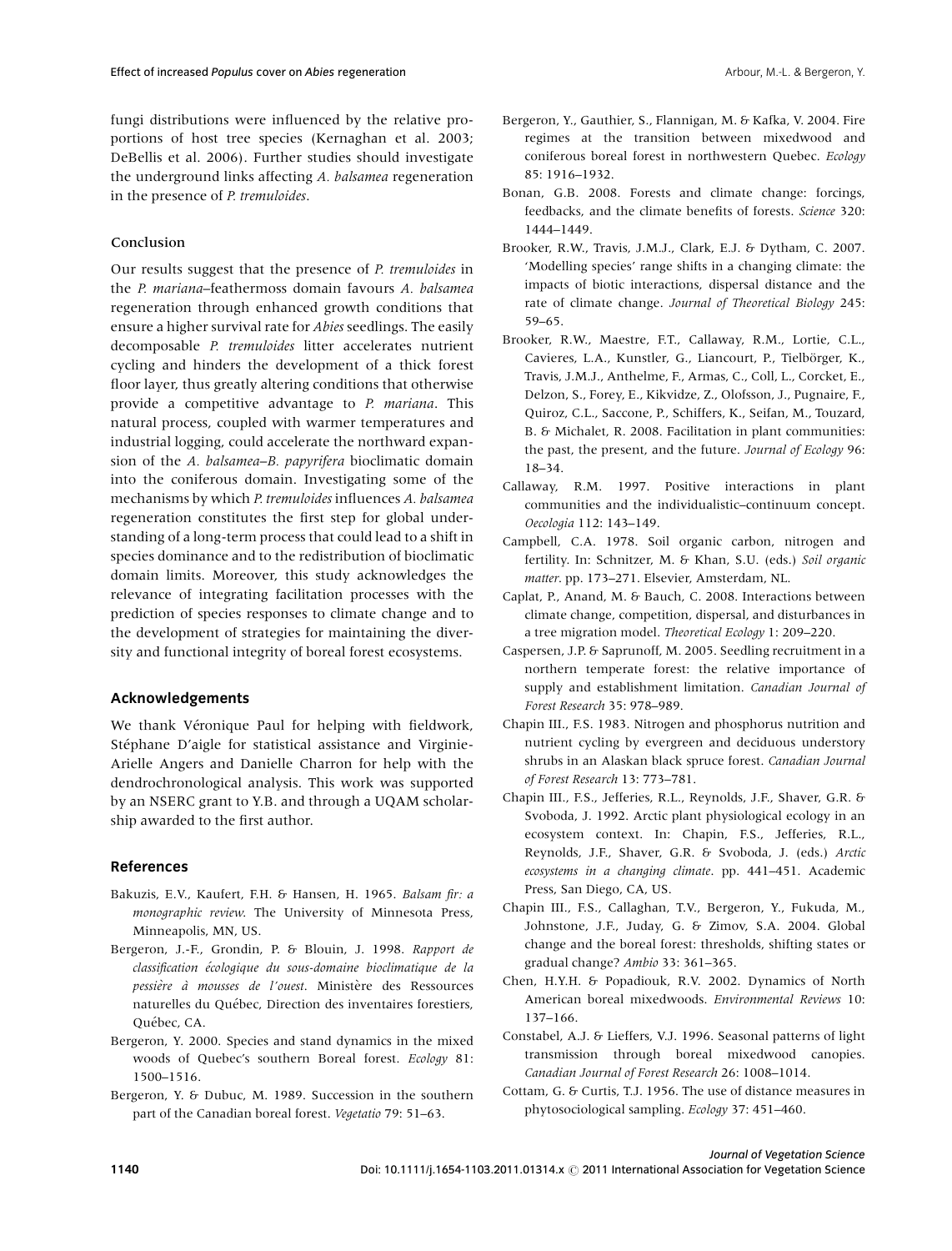- Daniel, T.W., Helms, J.A. & Baker, F.S. 1979. Principles of silviculture. 2nd ed. McGraw-Hill, New York, NY, US.
- DeBellis, T., Kernaghan, G., Bradley, R. & Widden, P. 2006. Relationships between stand composition and ectomycorrhizal community structure in boreal mixedwood forests. Microbial Ecology 52: 114–126.
- DesRochers, A. 1996. Détermination de l'âge de l'épinette noire (Picea mariana (Mill.) B.S.P.) en sous-étage de peupliers faux-trembles (Populus tremuloides Michx.) dans la forêt boréale, Québec. Master's thesis, Université du Québec à Chicoutimi, Chicoutimi, Quebec.
- DesRochers, A. & Gagnon, R. 1997. Is ring count at ground level a good estimation of black spruce age? Canadian Journal of Forest Research 27: 1263–1267.
- Duchesneau, R. & Morin, H. 1999. Early seedling demography in balsam fir seedling banks. Canadian Journal of Forest Research 29: 1502–1509.
- Emanuel, W.R., Shugart, H.H. & Stevenson, M.P. 1985. Climatic change and the broad-scale distribution of terrestrial ecosystem complexes. Climatic Change 7: 29–43.
- Environnement Canada. 1993. Normales climatiques au Canada (1961–90) – Québec. Ministère des approvisionnements et services, Ottawa, CA.
- Esau, K. 1960. Anatomy of seed plants. John Wiley & Sons, New York, NY, US.
- Fenton, N., Lecomte, N., Légaré, S. & Bergeron, Y. 2005. Paludification in black spruce (Picea mariana) forests of eastern Canada: potential factors and management implications. Forest Ecology and Management 213: 151–159.
- Fenton, N.J. & Bergeron, Y. 2006. Facilitative succession in a boreal bryophyte community driven by changes in available moisture and light. Journal of Vegetation Science 17: 65–76.
- Frank, R.M. 1990. Abies balsamea (L.) Mill. Balsam fir. In: Burns, R.M. & Honkala, B.H. (eds.) Silvics of North America. Vol. 1. Conifers. Agricultural Handbook 654. pp. 26–35. USDA Forest Service, Washington, DC, US.
- Gauthier, S., De Grandpré, L. & Bergeron, Y. 2000. Differences in forest composition in two boreal forest ecoregions of Quebec. Journal of Vegetation Science 11: 781–790.
- Grace, J., Berninger, F. & Nagy, L. 2002. Impacts of climate change on the tree line. Annals of Botany 90: 537–544.
- Greene, D.F., Zasada, J.C., Sirois, L., Kneeshaw, D., Morin, H., Charron, I. & Simard, M.-J. 1999. A review of the regeneration dynamics of North American boreal forest tree species. Canadian Journal of Forest Research 29: 824–839.
- Grondin, P., Bélanger, L., Roy, V., Noël, J. & Hotte, D. 2003. Envahissement des parterres de coupe par les feuillus de lumière (enfeuillement). In: Grondin, P. & Cimon, A. (coord.) Les enjeux de biodiversité relatifs à la composition forestière. pp. 131-174. Ministère des Ressources naturelles, de la Faune et des Parcs, Direction de la recherche forestière et Direction de l'environnement forestier, Québec, CA.
- Heinselman, M.L. 1981. Fire and succession in the conifer forests of northern North America. In: West, D.C.,

Shugart, H.H. & Botkin, D.B. (eds.) Forest succession: concepts and applications. pp. 374–405. Springer, New York, NY IIS.

- Huang, J., Tardif, J.C., Bergeron, Y., Denneler, B., Berninger, F. & Girardin, M.P. 2010. Radial growth response of four dominant boreal tree species to climate along a latitudinal gradient in the eastern Canadian boreal forest. Global Change Biology 16: 711–731.
- Kernaghan, G., Widden, P., Bergeron, Y., Légaré, S. & Paré, D. 2003. Biotic and abiotic factors affecting ectomycorrhizal diversity in boreal mixed-woods. Oikos 102: 497–504.
- Koroleff, A. 1954. Leaf litter as a killer. Journal of Forestry 52: 178–182.
- Lafleur, B., Paré, D., Munson, A.D. & Bergeron, Y. 2010. Response of northeastern North American forests to climate change : Will soil conditions constrain tree species migration? Environmental Reviews 18: 279–289.
- Laganière, J., Paré, D. & Bradley, R.L. 2009. Linking the abundance of aspen with soil faunal communities and rates of belowground processes within single stands of mixed aspen–black spruce. Applied Soil Ecology 41: 19–28.
- Laquerre, S., Leduc, A. & Harvey, B.D. 2009. Augmentation du couvert en peuplier faux-tremble dans les pessières noires du nord-ouest du Québec après coupe totale. Écoscience 16: 483–491.
- Lavoie, M., Paré, D. & Bergeron, Y. 2005. Impact of global change and forest management on carbon sequestration in northern forested peatlands. Environmental Reviews 13: 199–240.
- Lecomte, N. & Bergeron, Y. 2005. Successional pathways on different surficial deposits in the coniferous boreal forest of the Quebec Clay Belt. Canadian Journal of Forest Research 35: 1984–1995.
- Légaré, S., Paré, D. & Bergeron, Y. 2005. Influence of aspen on forest floor properties in black spruce-dominated stands. Plant and Soil 275: 207–220.
- Legendre, P. & Gallagher, E.D. 2001. Ecologically meaningful transformations for ordination of species data. Oecologia 129: 271–280.
- Malcolm, J.R., Markham, A., Neilson, R.P. & Garaci, M. 2002. Estimated migration rates under scenarios of global climate change. Journal of Biogeography 29: 835–849.
- Mallik, A.U. 2003. Conifer regeneration problems in boreal and temperate forests with ericaceous understorey: role of disturbance, seedbed limitation and keystone species change. Critical Reviews in Plant Sciences 22: 341–366.
- Marie-Victorin, 1995. Flore Laurentienne. 3e édition. Les presses de l'Université de Montréal, Montréal, Québec.
- McKeague, J.A. 1978. Manuel de méthodes d'échantillonnage et d'analyse des sols. 2nd ed. Comité canadien de pédologie, Ottawa, CA.
- Messaoud, Y., Bergeron, Y. & Asselin, H. 2007a. Reproductive potential of balsam fir (Abies balsamea), white spruce (Picea glauca), and black spruce (P. mariana) at the ecotone between mixedwood and coniferous forests in the boreal